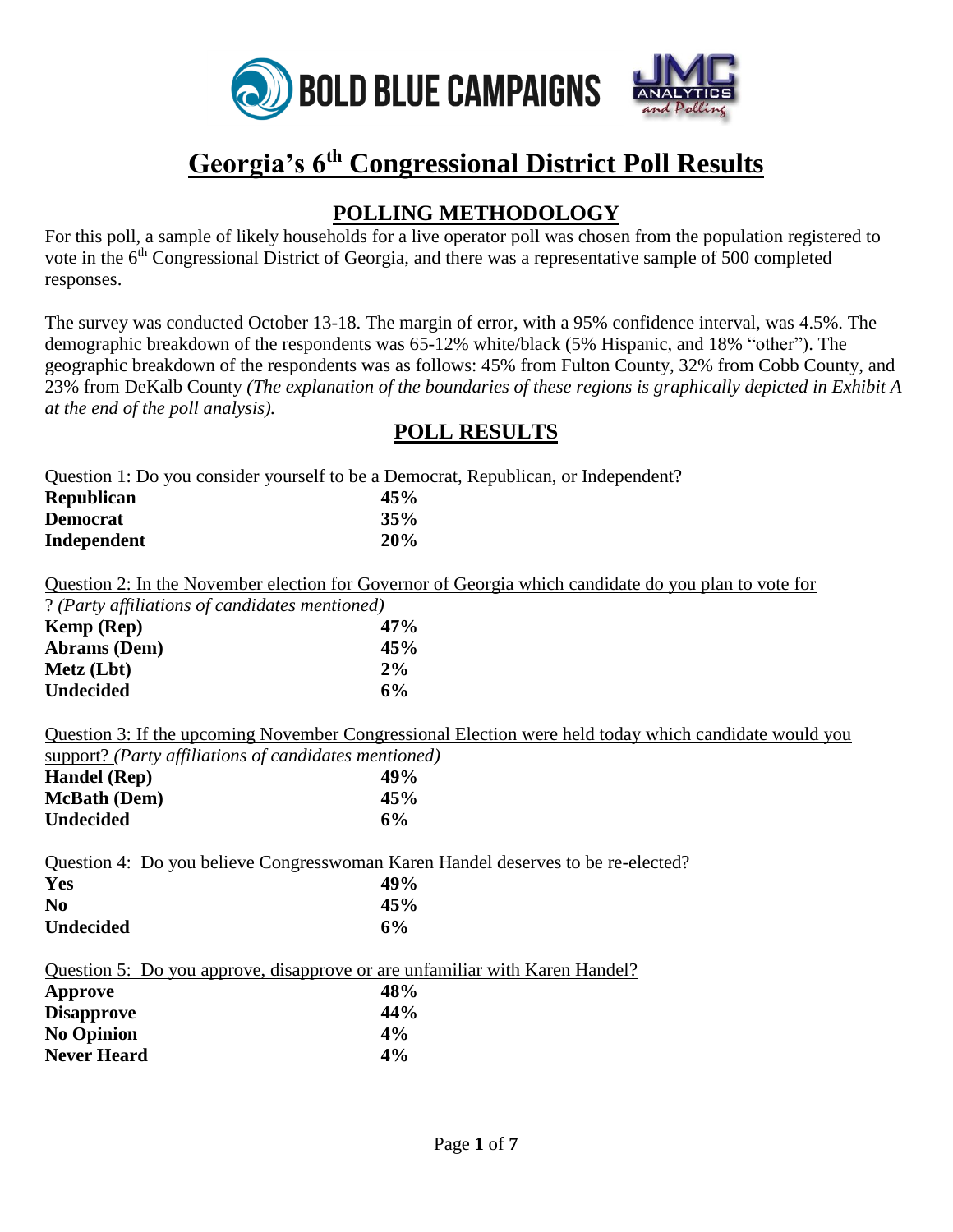

|  |  | Question 6: Do you approve, disapprove or are unfamiliar with Lucy McBath? |  |  |
|--|--|----------------------------------------------------------------------------|--|--|
|--|--|----------------------------------------------------------------------------|--|--|

| Approve            | 44% |
|--------------------|-----|
| <b>Disapprove</b>  | 48% |
| <b>No Opinion</b>  | 2%  |
| <b>Never Heard</b> | 6%  |

#### Question 7: Which issue is most important in deciding your vote for Congress?

| Jobs/economy                         | 28%    |
|--------------------------------------|--------|
| <b>Healthcare</b>                    | 20%    |
| <b>Education</b>                     | 16%    |
| <b>Transportation/infrastructure</b> | 10%    |
| <b>Social Security/Medicare</b>      | $7\%$  |
| Gun control/gun rights               | 5%     |
| Social issues (gay rights, abortion) | 4%     |
| Veterans' issues                     | 3%     |
| <b>Tax Policy</b>                    | 3%     |
| <b>Immigration/border control</b>    | 3%     |
| <b>Foreign policy</b>                | $<1\%$ |

#### Question 8: Do you approve or disapprove of the job performance of President Donald Trump?

| Approve           | 45%   |
|-------------------|-------|
| <b>Disapprove</b> | 51%   |
| <b>Unsure</b>     | $4\%$ |

### Question 9: Which political party do you want to control Congress?

| <b>Republican Party</b>  | 48% |
|--------------------------|-----|
| <b>Democratic Party</b>  | 39% |
| <b>Unsure/Don't Know</b> | 13% |

#### Question 10: Do you approve or disapprove of Brett Kavanaugh's confirmation to the US Supreme Court?

| Approve                           | 47%        |
|-----------------------------------|------------|
| <b>Disapprove</b>                 | 49%        |
| <b>Unsure/Don't Know</b>          | 4%         |
| Question 11: What is your age?    |            |
| 18-30 years old                   | 12%        |
| 31-50 years old                   | <b>29%</b> |
| 51-64 years old                   | 32%        |
| 65 years old or over              | 37%        |
| Question 12: What is your gender? |            |
| <b>Female</b>                     | 55%        |
| <b>Male</b>                       | 45%        |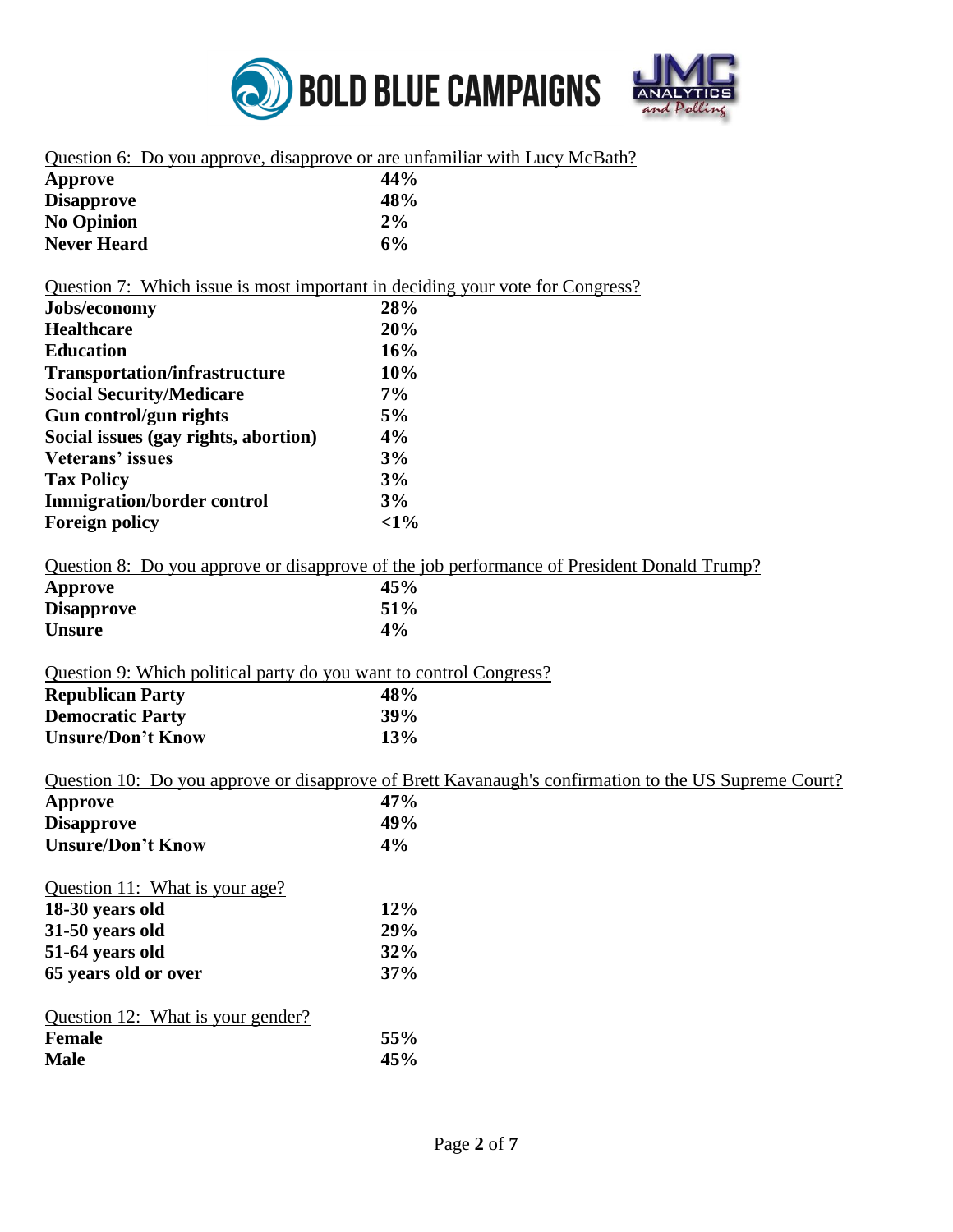



| Question 13: What is your race? |            |
|---------------------------------|------------|
| <b>White/Caucasian</b>          | 65%        |
| <b>Black/African American</b>   | 12%        |
| Hispanic/Latino                 | $5\%$      |
| Asian/Other/mixed race          | <b>18%</b> |

Question 14: And finally, what is the highest level of education you have completed?

| <b>High School/GED</b>             | 10%   |  |
|------------------------------------|-------|--|
| Some college                       | 21%   |  |
| <b>Vocational/technical school</b> | 27%   |  |
| College degree                     | 35%   |  |
| <b>Advanced degree</b>             | $7\%$ |  |

## **SUMMARY**

JMC Analytics and Polling (in a joint and bipartisan polling engagement with Bold Blue Campaigns) independently conducted this poll in the Congressional race for the 6th Congressional District of Georgia. There are two main takeaways from this poll: (1) the noticeable Democratic trend between 2012 and 2016 (and which arguably triggered national and bipartisan interest in the special election race in the spring of 2017) has not reversed itself, and (2) polling shows a narrow lead for Brian Kemp for Governor, and a modest lead for Rep. Karen Handel that is similar to her victory margin in last year's Congressional special election.

Demographic changes (albeit to a lesser extent than in the neighboring 7<sup>th</sup> Congressional district) have begun to transform the district's politics. A district that supported Mitt Romney 61-38% in 2012 supported Donald Trump by a much narrower 48-47%. While some of this was due to weakness among white-collar suburban voters, the Democratic tendencies of the growing non-white population have also played a part.

Since President Trump's election, his weakness among white collar suburban voters has begun to affect results in other races as well. In a district he only carried 48-47% (and which in the 1990s comfortably voted several times for Newt Gingrich), he faces a 51-45% disapproval rating (largely due to his 68-13% disapproval among selfdescribed Independents), despite the fact that (1) respondents by a 48-39% margin want Republicans to control Congress, and (2) by a 45-35% margin, respondents identify as Republican.

The increasing marginal tendencies of the district first apparent in the 2016 Presidential race (then in the 2017 Congressional special election) have reappeared in the Congressional race. Karen Handel was elected in a nationally watched special election last year 52-48%, and on the ballot test, she holds a similar four-point lead (49- 45%) over her Democratic opponent Lucy McBath, who has a negative (48-44%) approval rating (Rep. Handel's approval is 48-44%). Rep. Handel's challenge is attracting more support from Independents: she only runs 9 points ahead of President Trump among this crucial voter bloc, but still trails 22-59% (with 20% undecided).

In summary, this is a district where Rep. Handel is favored, but the narrow margin by which she was elected last year was no fluke.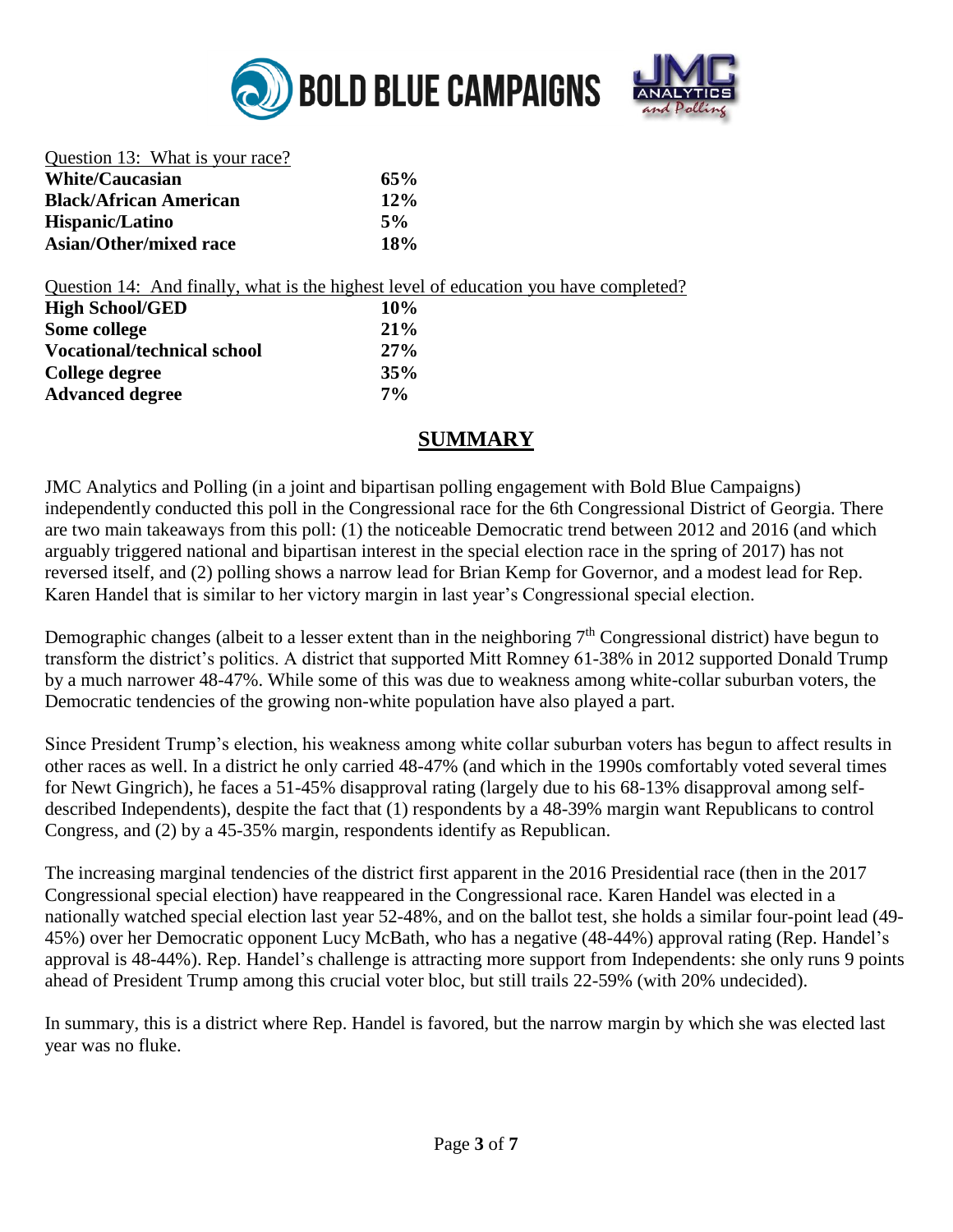



# **CROSSTABS**

*Question 2 – Governor's Race*

| <b>Age Range</b> |               |             |     | Abrams Kemp Metz Undecided       |
|------------------|---------------|-------------|-----|----------------------------------|
| 18-30            | 76%           | 14%         | 0%  | 10%                              |
| 31-50            | 60%           | 35%         | 0%  | 5%                               |
| 51-64            | 38%           | 51%         | 5%  | 6%                               |
| $65+$            | 23%           | 72%         | 2%  | 4%                               |
|                  |               |             |     |                                  |
| Race             | <b>Abrams</b> | <b>Kemp</b> |     | Metz Undecided                   |
| <b>White</b>     | 28%           | 66%         | 3%  | 3%                               |
| <b>Black</b>     | 89%           | 6%          | 0%  | 5%                               |
| <b>Hispanic</b>  | 52%           | 30%         | 0%  | 19%                              |
| <b>Other</b>     | 76%           | 13%         | 0%  | 12%                              |
|                  |               |             |     |                                  |
| Gender           |               |             |     | Abrams   Kemp   Metz   Undecided |
| <b>Male</b>      | 39%           | 50%         | 4%  | 7%                               |
| <b>Female</b>    | 50%           | 45%         | 1%  | 4%                               |
|                  |               |             |     |                                  |
| <b>Party</b>     | <b>Abrams</b> | Kemp        |     | Metz Undecided                   |
| <b>Democrat</b>  | 97%           | 2%          | 0%  | 1%                               |
| Republican       | 2%            | 96%         | 0%  | 2%                               |
| Independent      | 53%           | 14%         | 10% | 23%                              |
|                  |               |             |     |                                  |
| <b>County</b>    | <b>Abrams</b> |             |     | Kemp Metz Undecided              |
| Cobb             | 36%           | 56%         | 3%  | 5%                               |
| <b>DeKalb</b>    | 61%           | 37%         | 0%  | 2%                               |
| <b>Fulton</b>    | 43%           | 46%         | 2%  | 8%                               |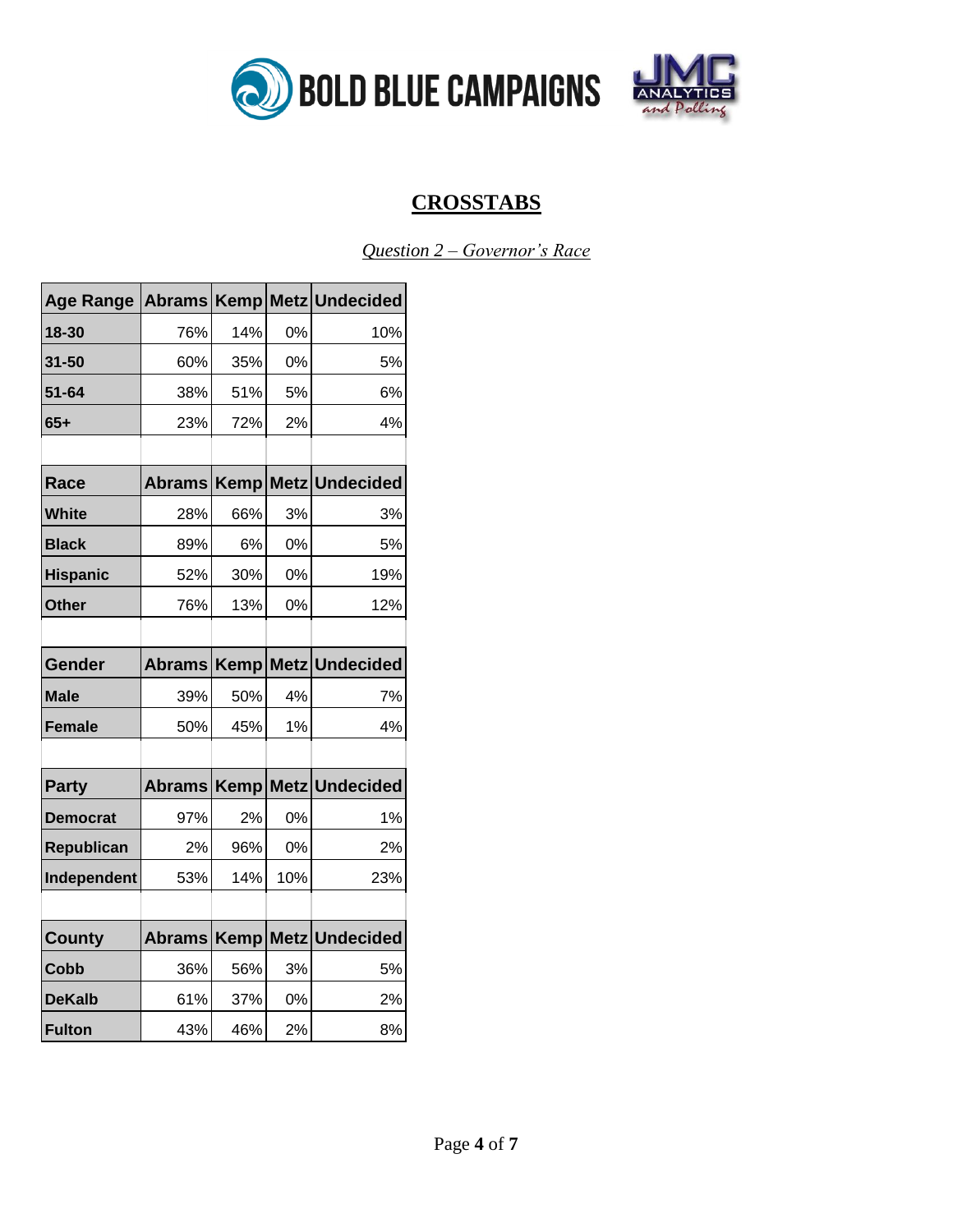



### *Question 3 – Congressional Race*

| <b>Age Range</b> |     |     | McBath Handel Undecided |
|------------------|-----|-----|-------------------------|
| 18-30            | 78% | 13% | 10%                     |
| 31-50            | 57% | 38% | 6%                      |
| $51 - 64$        | 41% | 55% | 4%                      |
| $65+$            | 22% | 72% | 6%                      |
|                  |     |     |                         |
| Race             |     |     | McBath Handel Undecided |
| White            | 26% | 67% | 7%                      |
| <b>Black</b>     | 87% | 6%  | 6%                      |
| <b>Hispanic</b>  | 59% | 37% | 4%                      |
| <b>Other</b>     | 81% | 16% | 2%                      |
|                  |     |     |                         |
| Gender           |     |     | McBath Handel Undecided |
| Male             | 42% | 55% | 4%                      |
| <b>Female</b>    | 48% | 45% | 8%                      |
|                  |     |     |                         |
| <b>Party</b>     |     |     | McBath Handel Undecided |
| <b>Democrat</b>  | 94% | 2%  | 3%                      |
| Republican       | 1%  | 97% | 2%                      |
| Independent      | 59% | 22% | 20%                     |
|                  |     |     |                         |
| <b>County</b>    |     |     | McBath Handel Undecided |
| Cobb             | 36% | 58% | 6%                      |
| <b>DeKalb</b>    | 61% | 37% | 2%                      |
| <b>Fulton</b>    | 43% | 49% | 8%                      |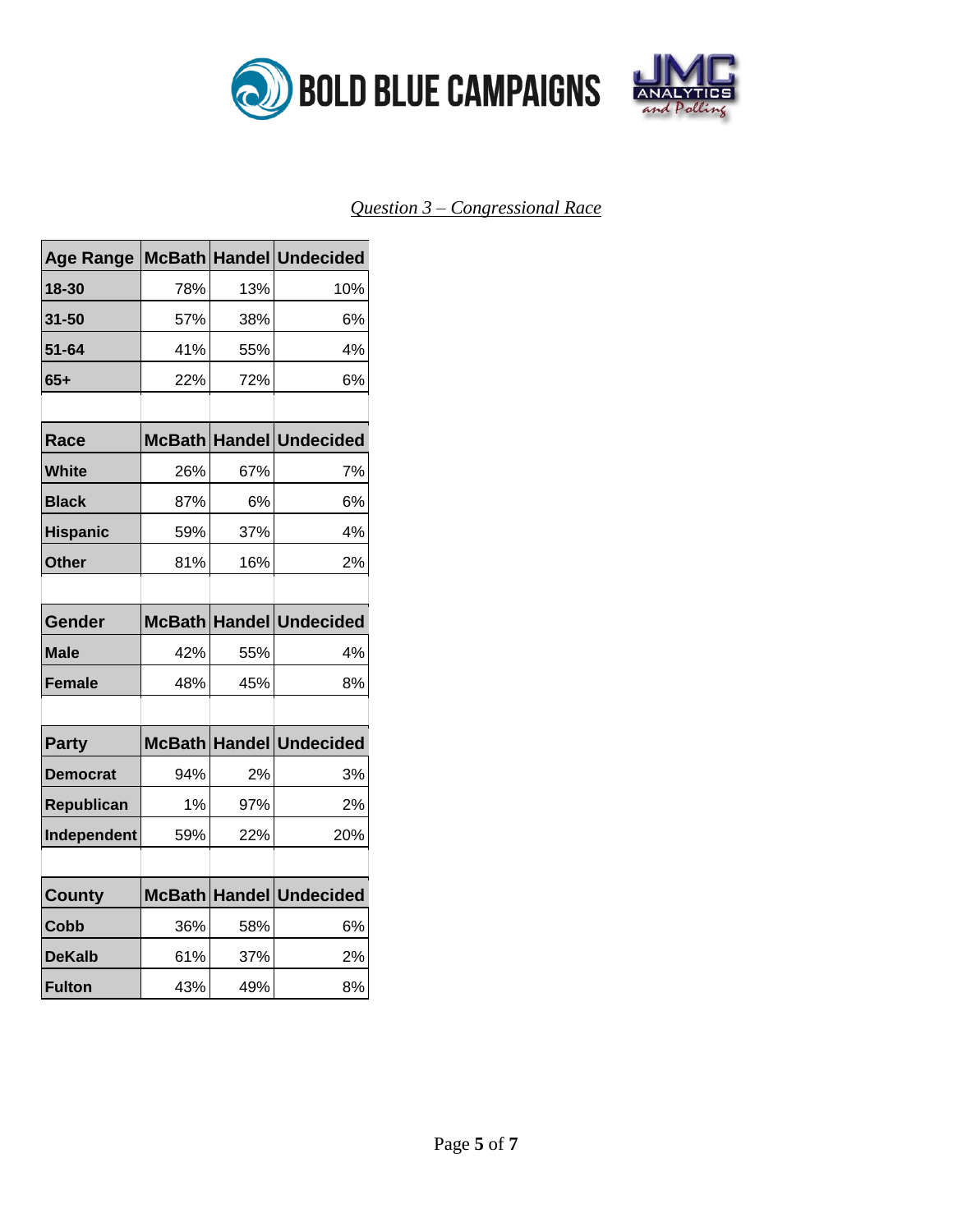

### *Question 8 – Trump job performance*

| <b>Age Range</b> |                | Approve Disapprove Undecided |     |
|------------------|----------------|------------------------------|-----|
| 18-30            | 11%            | 79%                          | 10% |
| $31 - 50$        | 37%            | 55%                          | 8%  |
| $51 - 64$        | 62%            | 37%                          | 1%  |
| $65+$            | 46%            | 51%                          | 3%  |
|                  |                |                              |     |
| Race             | <b>Approve</b> | <b>Disapprove Undecided</b>  |     |
| White            | 62%            | 35%                          | 3%  |
| <b>Black</b>     | 6%             | 90%                          | 3%  |
| <b>Hispanic</b>  | 37%            | 48%                          | 15% |
| <b>Other</b>     | 8%             | 84%                          | 8%  |
|                  |                |                              |     |
| Gender           | <b>Approve</b> | <b>Disapprove Undecided</b>  |     |
| Male             | 69%            | 25%                          | 6%  |
| <b>Female</b>    | 24%            | 72%                          | 4%  |
|                  |                |                              |     |
| <b>Party</b>     | <b>Approve</b> | <b>Disapprove Undecided</b>  |     |
| <b>Democrat</b>  | 2%             | 97%                          | 1%  |
| Republican       | 90%            | 9%                           | 1%  |
| Independent      | 13%            | 68%                          | 19% |
|                  |                |                              |     |
| <b>County</b>    | <b>Approve</b> | <b>Disapprove Undecided</b>  |     |
| <b>Cobb</b>      | 55%            | 43%                          | 2%  |
| <b>DeKalb</b>    | 31%            | 66%                          | 3%  |
| <b>Fulton</b>    | 44%            | 50%                          | 7%  |